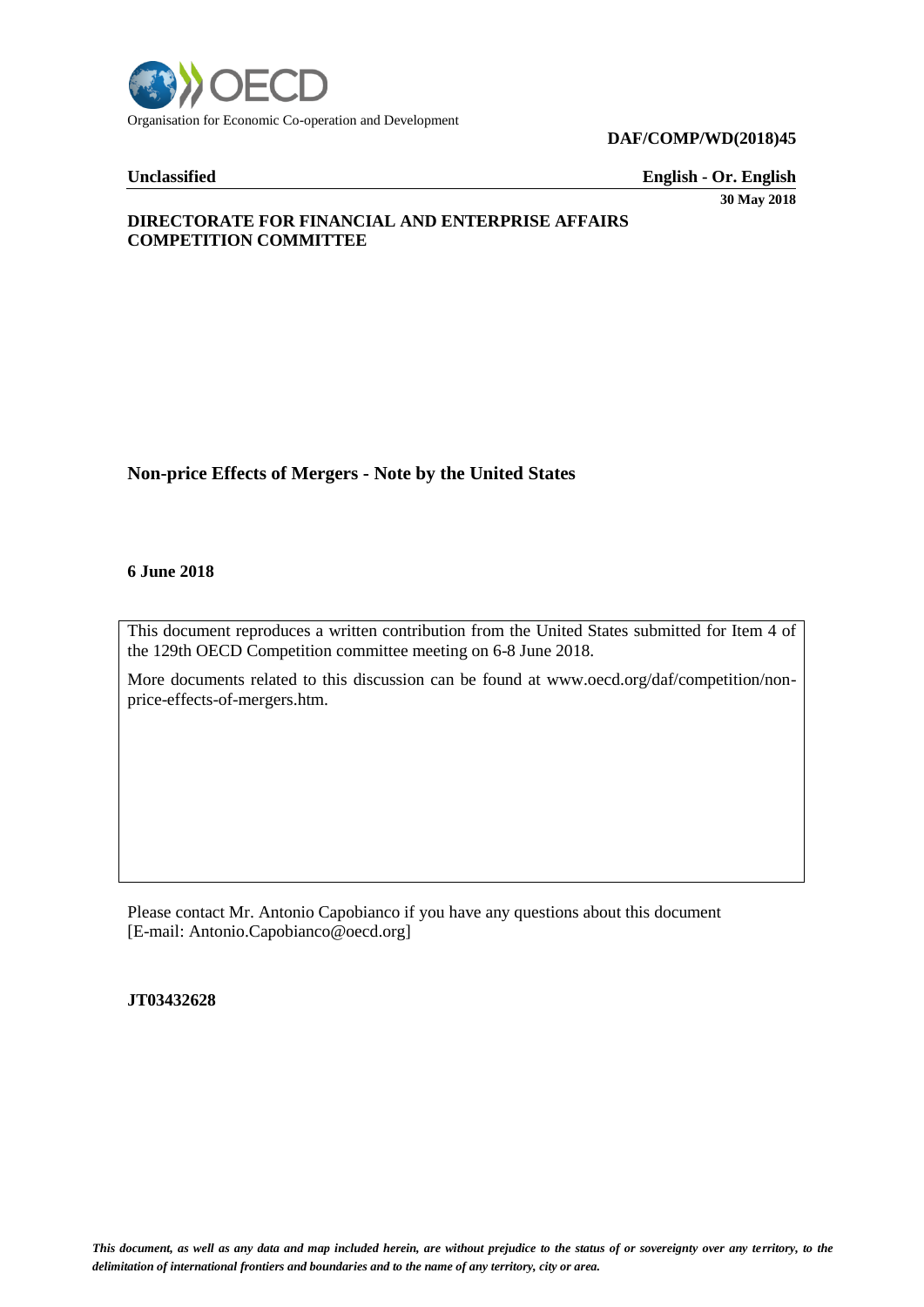# *United States*

# **1. Introduction**

1. A product or service is comprised of a bundle of various attributes; these attributes may be tangible or intangible, objective or subjective. Certain products and services may be homogenous and fungible, and competition to satisfy consumer demand for homogeneous products therefore occurs only on price. Many products and services, however, have one or more unique attributes that give rise to competition based on price and non-price factors, such as quality, reliability, durability, and method of distribution. Consumers may thus be willing to pay more for their preferred mix of price and non-price attributes, and competition in these non-price attributes can be a significant aspect of market competition.

2. Competition among independent firms can produce both price and non-price benefits to consumers. For instance, as discussed in a prior submission, superior quality is a non-price benefit of vigorous competition, and preserving those benefits may be the subject of competition enforcement.<sup>1</sup> Other non-price benefits of competition may include longer or more convenient operating hours and more favorable contract terms, such as financing and shipping priority.

3. Mergers often enable the merged firm to reduce its costs and become more efficient, which, in turn, may lead to lower prices, higher quality products, or investments in innovation. Antitrust enforcement by the Federal Trade Commission or the Department of Justice (the Agencies) is primarily directed at those mergers that are likely to create or enhance the merged firm's ability — either unilaterally or through coordination with rivals — to exercise market power and thereby reduce consumer welfare. The US Horizontal Merger Guidelines explicitly recognize non-price factors of competition, $2$  and how these elements factor into the Agencies' merger review:

*Enhanced market power can also be manifested in non-price terms and conditions that adversely affect customers, including reduced product quality, reduced product variety, reduced service, or diminished innovation. Such non-price effects may coexist with price effects, or can arise in their absence. When the Agencies* 

<sup>&</sup>lt;sup>1</sup> U.S. submission on The Role and Measurement of Quality in Competition Analysis (DAF/COMP/WD (2013)31), available at [https://www.ftc.gov/sites/default/files/attachments/us](https://www.ftc.gov/sites/default/files/attachments/us-submissions-oecd-and-other-international-competition-fora/1306qualityanalysis.pdf)[submissions-oecd-and-other-international-competition-fora/1306qualityanalysis.pdf.](https://www.ftc.gov/sites/default/files/attachments/us-submissions-oecd-and-other-international-competition-fora/1306qualityanalysis.pdf)

<sup>&</sup>lt;sup>2</sup> Non-price factors of competition may also affect market definition, especially for differentiated products. When customers confront a range of possible substitutes, some substitutes may be closer than others, either geographically or in terms of product attributes and perceptions. The Agencies employ the hypothetical monopolist test to evaluate groups of products in candidate markets, and identify a set of products that are reasonably interchangeable with a product sold by one of the merging firms. U.S. Dep't of Justice and the Fed. Tr. Comm'n, *Horizontal Merger Guidelines* §4.0 (2010), available at [https://www.ftc.gov/sites/default/files/attachments/merger](https://www.ftc.gov/sites/default/files/attachments/merger-review/100819hmg.pdf)[review/100819hmg.pdf](https://www.ftc.gov/sites/default/files/attachments/merger-review/100819hmg.pdf) (hereinafter US Horizontal Merger Guidelines).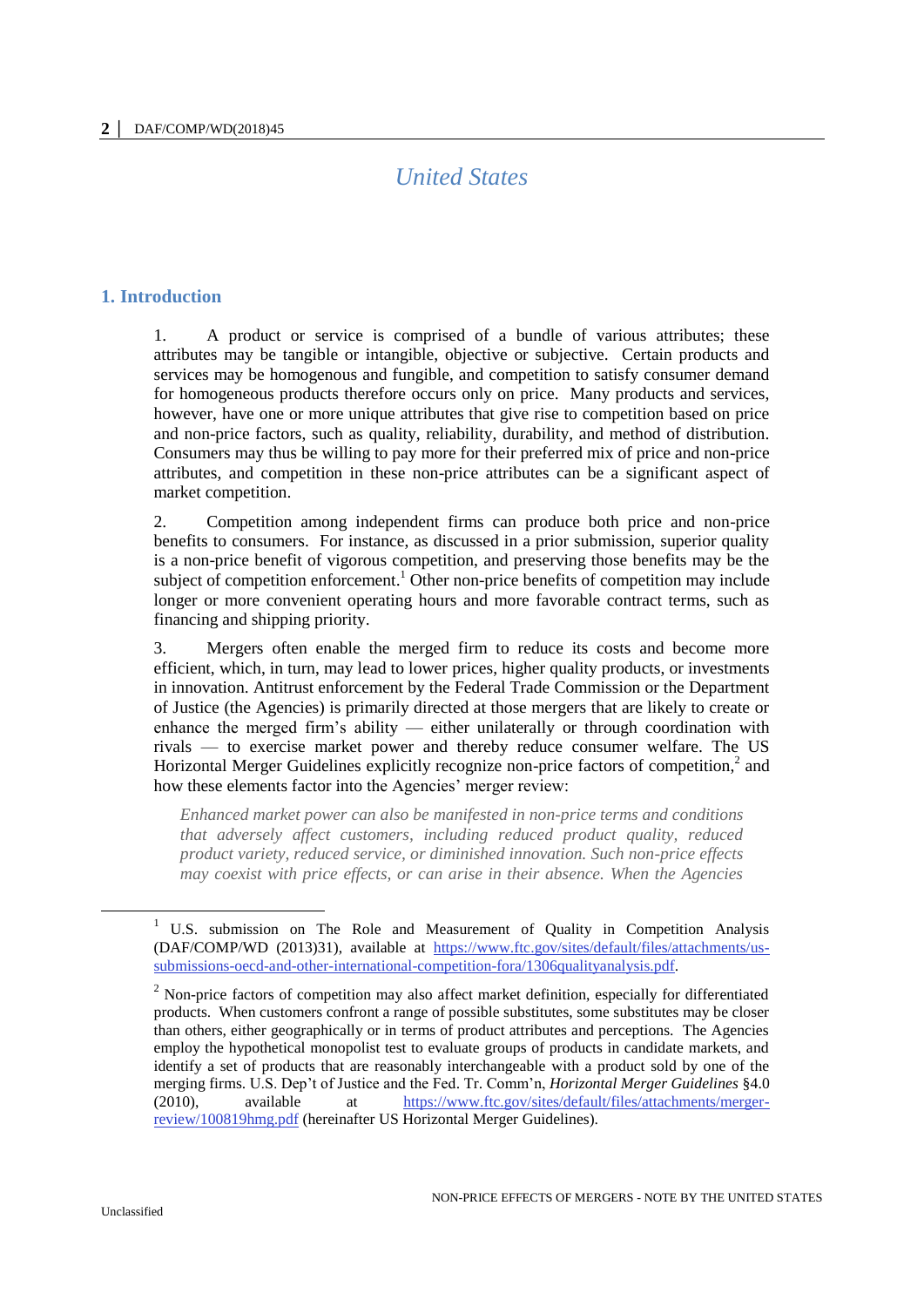*investigate whether a merger may lead to a substantial lessening of non-price competition, they employ an approach analogous to that used to evaluate price competition.<sup>3</sup>*

4. Mergers between manufacturers of close substitutes may pose a risk of increased prices. The merged firm could, sometimes, instead reduce the quality (or the average fit of attributes to customer preferences), which can sometimes be thought of as an increase in the "quality-adjusted price." When it is possible to conceptualize the impact of a merger that may potentially affect both price and quality in terms of an adjusted price, the usual price-centric analytical framework in the Guidelines can be employed.

5. Acquisitions may diminish innovation competition by encouraging the merged firm to curtail its innovative efforts below the level that would prevail in the absence of the merger. This is a type of unilateral effect that could take the form of reduced incentives to continue with an existing product-development effort, or reduced incentive to initiate development of new products.<sup>4</sup>

6. Mergers may also generate efficiencies that produce non-price benefits, such as improved quality, enhanced service, new products<sup>5</sup>, or stronger incentives and ability to engage in, or increase, innovative efforts. The Agencies will not challenge a merger if cognizable efficiencies are of a character and magnitude such that the merger is not likely to be anticompetitive in any market. In some instances, this may include out-of-market efficiencies that are inextricably linked with efficiencies in the relevant market.<sup>6</sup> In addition, mergers that increase product variety by encouraging the merged firm to reposition its products to be more differentiated are unlikely to be anticompetitive.

7. When evaluating the effects of a merger on innovation, the Agencies consider the ability of the merged firm to conduct research and development more effectively. Research and development cost savings may be substantial and yet not be legally cognizable efficiencies if they result from anticompetitive reductions in innovative activities.<sup>7</sup>

# **2. The interplay of non-price aspects of competition and market definition**

8. In some markets, the non-price factors of a product or service can help firms distinguish their offerings and better satisfy consumer preferences. For instance, where firms compete to deliver products to customers, travel time or distance to a distribution center may be a key service factor as well as a basis for differences in cost. In addition, the scale of operations and the ability to provide additional services may give a firm an economic or competitive advantage over rivals.

 $\overline{a}$ 

 $7$  US Horizontal Merger Guidelines §10.

 $3$  US Horizontal Merger Guidelines §1.0.

 $4$  US Horizontal Merger Guidelines §6.4.

 $<sup>5</sup>$  US Horizontal Merger Guidelines §10.</sup>

<sup>6</sup> US Horizontal Merger Guidelines footnote 14.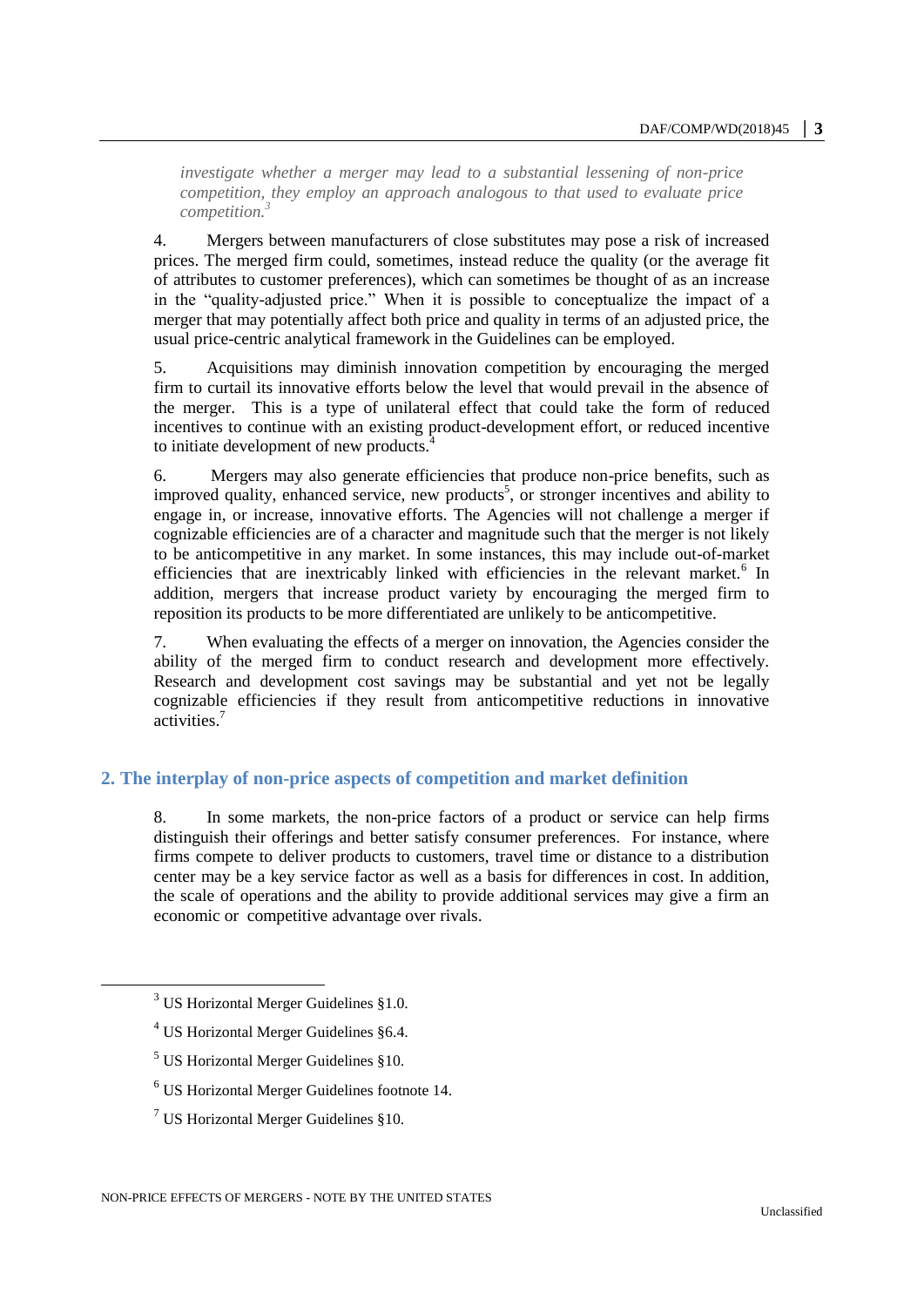9. These factors are relevant throughout a merger analysis. Non-price factors often are considered by the Agencies and courts in defining the relevant market affected by the merger.<sup>8</sup> A merger that may reduce incentives to provide these valuable features may lead to a reduction in non-price competition.<sup>9</sup> Evidence of the extent of direct competition between the products sold by the merger parties on non-price factors is often the same evidence relied on to determine customer substitution relevant to the hypothetical monopolist test.<sup>10</sup>

# **3. Modeling price and non-price effects**

10. For nearly all products and services, price competition is an important component of competition; the Agencies' analysis will always include an examination of any potential price effects. In many cases, an examination of the merger's potential non-price effects will not be different from the examination of the potential price effects. In some cases, the Agencies can conduct economic analysis or modeling to estimate probable price effects.<sup>11</sup> Because non-price effects tend to be non-quantitative in nature, the Agencies rely less on formal empirical models and more on qualitative evidence to assess the non-price effects of a merger. $^{12}$ 

<sup>10</sup> US Horizontal Merger Guidelines §§ 6.1 and 4.1.1.

-

<sup>8</sup> See, e.g., FTC v. Sysco Corp., 113 F.Supp. 3d 1 (D.D.C. 2015)(broadline foodservice distribution is a relevant market for national customers that prefer suppliers with a wide selection of products, distinct facilities, timely and reliable delivery, national pricing, and value-add services such as menu planning.)

<sup>&</sup>lt;sup>9</sup> Id. at 66 ("Sysco and USF are the country's two largest broadliners by any measure. They have far more distribution centers, SKUs, private label products, sales representatives, and delivery trucks than any other broadline distributor. . . . [B]ecause the proposed merger would eliminate head-to-head competition between the number one and number two competitors in the market for national customers, the merger is likely to lead to unilateral anticompetitive effects in that market.").

<sup>&</sup>lt;sup>11</sup> U.S. submission on Impact Evaluation of Merger Decisions (DAF/COMP/WD(2011)58), available at [https://www.ftc.gov/sites/default/files/attachments/us-submissions-oecd-and-other](https://www.ftc.gov/sites/default/files/attachments/us-submissions-oecd-and-other-international-competition-fora/1106impactevaluation.pdf)[international-competition-fora/1106impactevaluation.pdf;](https://www.ftc.gov/sites/default/files/attachments/us-submissions-oecd-and-other-international-competition-fora/1106impactevaluation.pdf) U.S. submission on Economic Evidence in Merger Analysis (DAF/COMP/WP3/WD(2011)4), available at [https://www.ftc.gov/sites/default/files/attachments/us-submissions-oecd-and-other-international](https://www.ftc.gov/sites/default/files/attachments/us-submissions-oecd-and-other-international-competition-fora/1102economicevidencemerger.pdf)[competition-fora/1102economicevidencemerger.pdf.](https://www.ftc.gov/sites/default/files/attachments/us-submissions-oecd-and-other-international-competition-fora/1102economicevidencemerger.pdf)

 $12$  Examples of studies analyzing non-price effects of mergers include Gregory J. Werden, Andrew S. Joskow & Richard L. Johnson, The Effects of Mergers on Price and Output: Two Case Studies from the Airline Industry, 12 MANAGERIAL & DECISION ECON. 341 (1991); Steven Berry & Joel Waldfogel, Do Mergers Increase Product Variety? Evidence from Radio Broadcasting, 116 Q.J. OF ECONOMICS 1009 (2001); Andrew Sweeting, The Effects of Mergers on Product Positioning: Evidence from the Music Radio Industry, 41 RAND J. OF ECONOMICS 372 (2010); Patrick S. Romano & David J. Balan, A Retrospective Analysis of the Clinical Quality Effects of the Acquisition of Highland Park Hospital by Evanston Northwestern Healthcare, 18 INT'L J. ECON. OF BUSINESS 45 (2011); B.P. Pinto & D.S. Sibley, Unilateral Effects with Endogenous Quality, 49 REVIEW OF INDUSTRIAL ORGANIZATION 449 (2016); and K.R. Brekke, L. Siciliani, & O.R. Straume, Horizontal Mergers and Product Quality, 50 CANADIAN J. OF ECONOMICS 1063 (2017).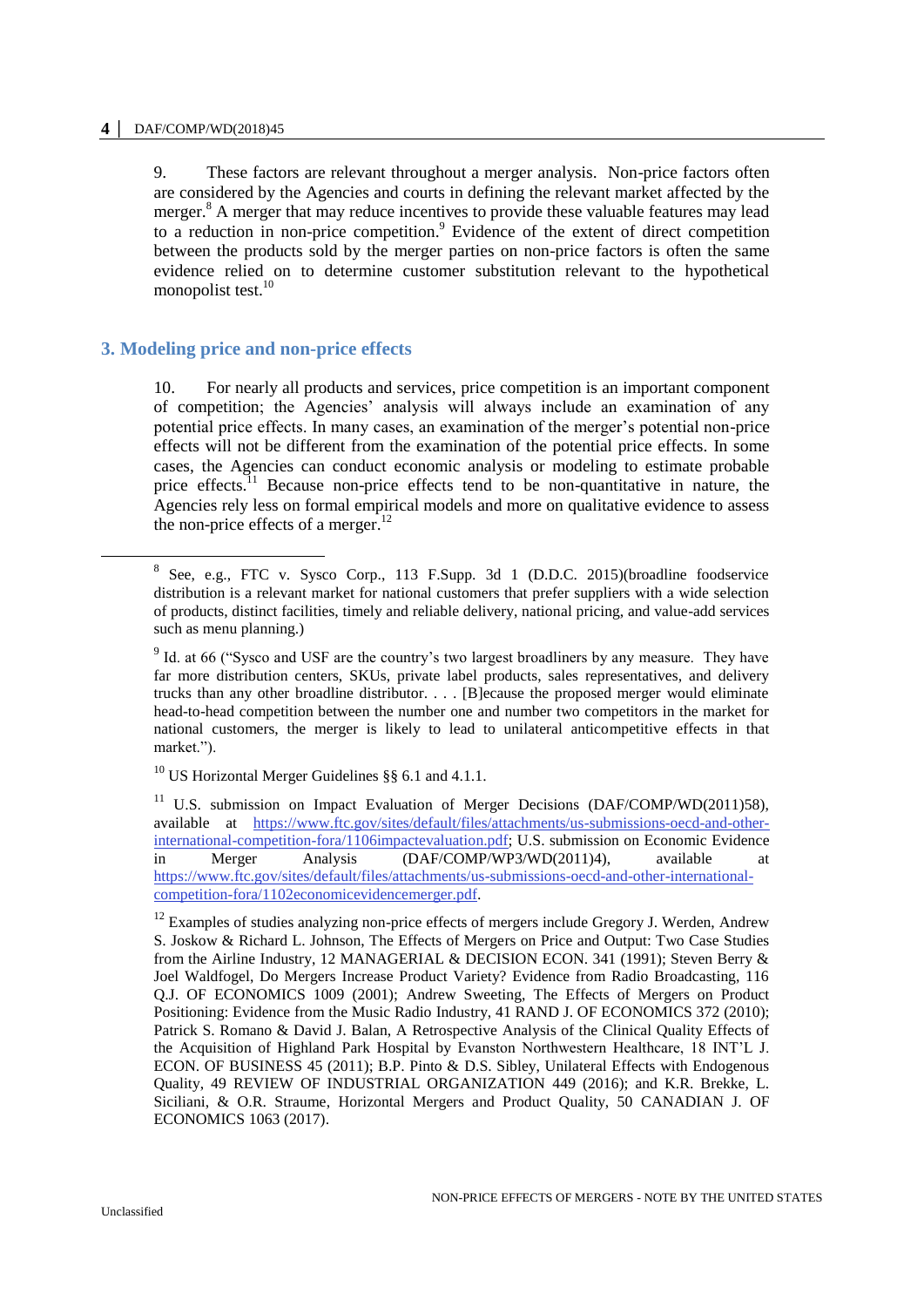#### **4. Examples of markets with important non-price competitive effects**

11. The Agencies routinely examine non-price elements of competition during merger review. For instance, in markets involving differentiated products or in service markets, competition often occurs on the basis of quality or other non-price elements that are important to customers. The Agencies will identify any dimension of competition that will be affected by the merger in order to assess the potential for the merger to substantially lessen competition in any relevant market.

#### **4.1. Hospitals**

 $\overline{a}$ 

12. FTC enforcement actions involving competing hospitals typically involve consideration of a number of non-price effects, such as investments in health information technology, advancements in disease management, and clinical integration.<sup>13</sup> Hospital systems generally compete in two interrelated stages: first, they compete for inclusion in a health insurer's network; second, they compete to attract patients and physician referrals to their respective systems. In the first stage, health insurers use competition between hospitals as leverage to negotiate better reimbursement rates (i.e., prices). This, in turn, results in lower premiums, copayments, deductibles, and other out-of-pocket expenses. In the second stage, competition between hospitals to attract patients typically leads to increased quality and availability of healthcare services. Thus, hospital systems compete on both price and quality, and mergers between close rivals may eliminate both types of beneficial competition. When competing hospitals merge, two different kinds of adverse effects may occur: higher prices charged to insurance companies (which may be passed on to employers and consumers) and non-price effects such as reduced quality and availability of services. These anticompetitive effects are larger when the merging hospitals are closer (i.e., more intense) competitors, and when other hospitals are less significant competitors.

13. As discussed in our prior submission on the Role and Measurement of Quality in Competition Analysis, retrospective studies of consummated hospital mergers confirm that mergers of significant hospital competitors can result in a reduction in important measures of clinical quality, such as mortality or complications.<sup>14</sup>

<sup>&</sup>lt;sup>13</sup> See In re Advocate Health Care Network, et al, Dkt. 9369 (complaint issued Dec. 18, 2015), available at [https://www.ftc.gov/enforcement/cases-proceedings/141-0231/advocate-health-care](https://www.ftc.gov/enforcement/cases-proceedings/141-0231/advocate-health-care-network-advocate-health-hospitals)[network-advocate-health-hospitals;](https://www.ftc.gov/enforcement/cases-proceedings/141-0231/advocate-health-care-network-advocate-health-hospitals) In re Penn State Hershey Medical Center, Dkt. 9368 (complaint filed Dec. 14, 2015)(merger would eliminate incentives to continue efforts to modernize, expand oncology services, construct new outpatient facility), available at https://www.ftc.gov/enforcement/cases-proceedings/141-0191/penn-state-hershey-medicalcenterpinnaclehealth-system. See also FTC staff submission to Southwest Virginia Health Authority and Virginia Dept. of Health Regarding MSHA/Wellmont Cooperative Agreement Application 21-23 (filed Oct. 3, 2016), available at https://www.ftc.gov/system/files/documents/advocacy\_documents/submission-ftc-staff-southwestvirginia-health-authority-virginia-department-healthregarding/160930wellmontswvastaffcomment.pdf.

<sup>&</sup>lt;sup>14</sup> U.S. submission on The Role and Measurement of Quality in Competition Analysis (DAF/COMP/WD (2013)31), available at [https://www.ftc.gov/sites/default/files/attachments/us](https://www.ftc.gov/sites/default/files/attachments/us-submissions-oecd-and-other-international-competition-fora/1306qualityanalysis.pdf)[submissions-oecd-and-other-international-competition-fora/1306qualityanalysis.pdf.](https://www.ftc.gov/sites/default/files/attachments/us-submissions-oecd-and-other-international-competition-fora/1306qualityanalysis.pdf) *See* Patrick S. Romano & David J. Balan, *A Retrospective Analysis of the Clinical Quality Effects of the*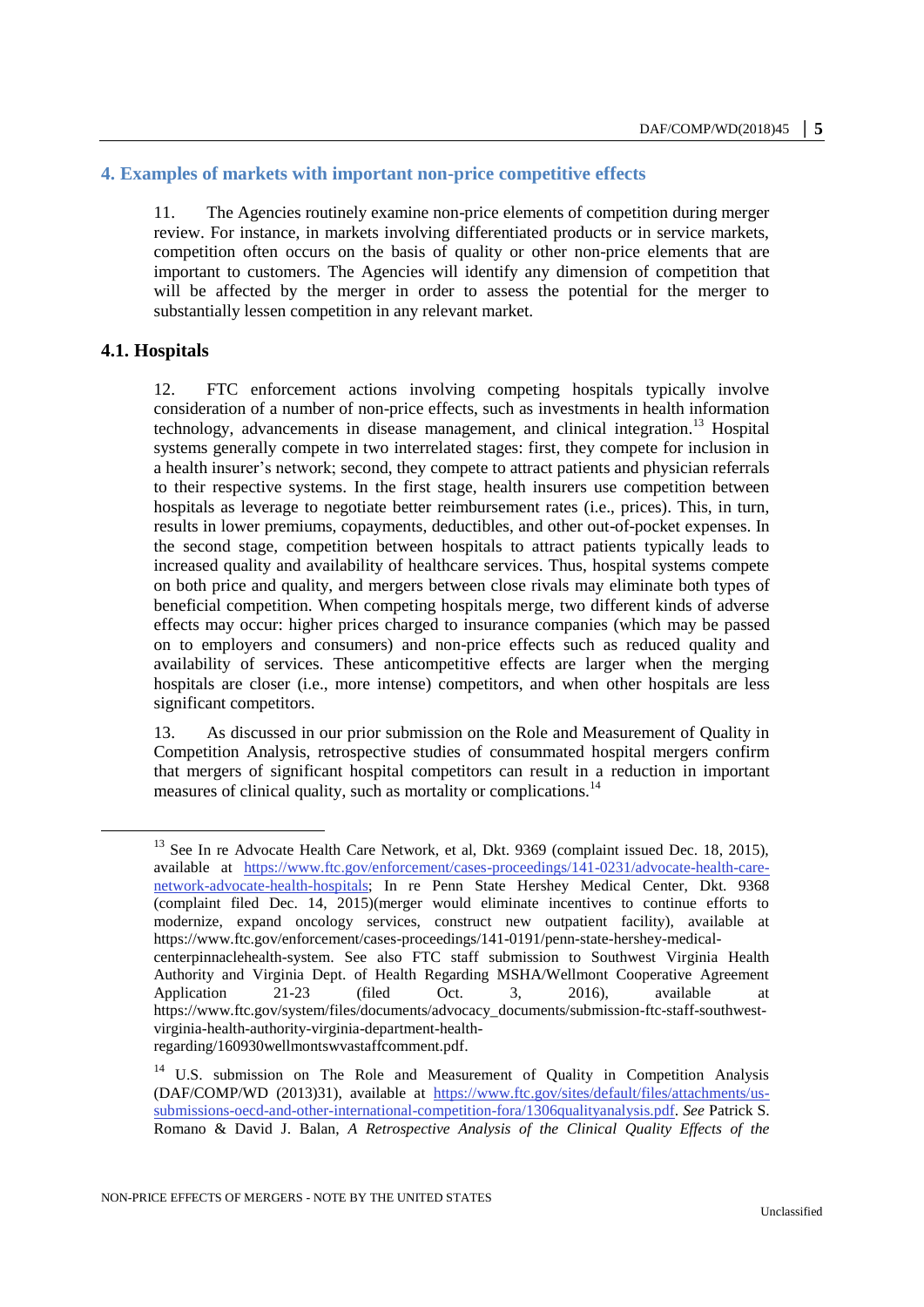14. Some hospital mergers, including those that raise competitive concerns, may yield meaningful clinical quality improvements and cost savings that might not be possible without the merger. Taking this into account, the analysis of a proposed merger includes a thorough assessment of the potential benefits and efficiencies, as well as the disadvantages and harms resulting from a reduction in competition. Those benefits are then weighed against the likely adverse effects. In general, the Agencies may decline to challenge transactions that might raise competitive concerns when there is compelling evidence that the likely benefits of the transaction would be of sufficient magnitude to offset the potential harm from lost competition. It should be noted, however, that the greater the likelihood or magnitude of harm from a proposed merger, the more likely or substantial any claimed benefits must be to conclude that the benefits outweigh the harms.

# **4.2. Physician services**

15. Competition between health care providers may involve important non-price dimensions that benefit patients. In a recent FTC challenge to a merger of competing physician practices, the FTC alleged that the merger would eliminate existing competition that had resulted in both practices investing in acquiring new technology, expanding their services and facilities, and improving patient access.<sup>15</sup> After a trial on the FTC's motion for a preliminary injunction, the district court found that, in addition to price effects, the merger was likely to reduce non-price competition between the practices to attract patients.<sup>16</sup>

# **4.3. Health insurance**

16. DOJ enforcement efforts in the health insurance industry highlight the important role that non-price effects can play in merger analysis. In 2016, the DOJ challenged a merger between Anthem and Cigna, the second and third largest health insurance companies in the United States.<sup>17</sup> The DOJ alleged that Anthem and Cigna competed vigorously against one another to sell commercial health insurance to national accounts. Although Cigna could not compete with Anthem solely on price, it could compete on price and non-price terms, which included finding innovative ways to lower its customers' medical costs by offering sophisticated wellness programs, providing highly

*Acquisition of Highland Park Hospital by Evanston Northwestern Healthcare*, 18 INT'L J. ECON. BUS. 45 (2011); Deborah Haas-Wilson & Christopher Garmon, *Two Hospital Mergers on Chicago's North Shore: A Retrospective Study*, 18 INT'L J. ECON. BUS. 17 (2011).

<sup>15</sup> In re Sanford Health, Dkt. 9376 (complaint filed Jun. 22, 2017), available at [https://www.ftc.gov/enforcement/cases-proceedings/171-0019/sanford-healthsanford](https://www.ftc.gov/enforcement/cases-proceedings/171-0019/sanford-healthsanford-bismarckmid-dakota-clinic)[bismarckmid-dakota-clinic.](https://www.ftc.gov/enforcement/cases-proceedings/171-0019/sanford-healthsanford-bismarckmid-dakota-clinic)

<sup>16</sup> FTC v. Sanford Health, 1:17-cv-00133 (Dec. 15, 2017).

<sup>17</sup> Press Release, Dep't of Justice, Justice Department and State Attorneys General Sue to Block Anthem's Acquisition of Cigna, Aetna's Acquisition of Humana (July 21, 2016), available at [https://www.justice.gov/opa/pr/justice-department-and-state-attorneys-general-sue-block-anthem](https://www.justice.gov/opa/pr/justice-department-and-state-attorneys-general-sue-block-anthem-s-acquisition-cigna-aetna-s)[s-acquisition-cigna-aetna-s;](https://www.justice.gov/opa/pr/justice-department-and-state-attorneys-general-sue-block-anthem-s-acquisition-cigna-aetna-s) Complaint, United States et al. v. Anthem, Inc., and Cigna Corp., No. 1:16-cv-01493 (D.D.C. July 21, 2016), available at [https://www.justice.gov/atr/file/903111/download.](https://www.justice.gov/atr/file/903111/download)

<u>.</u>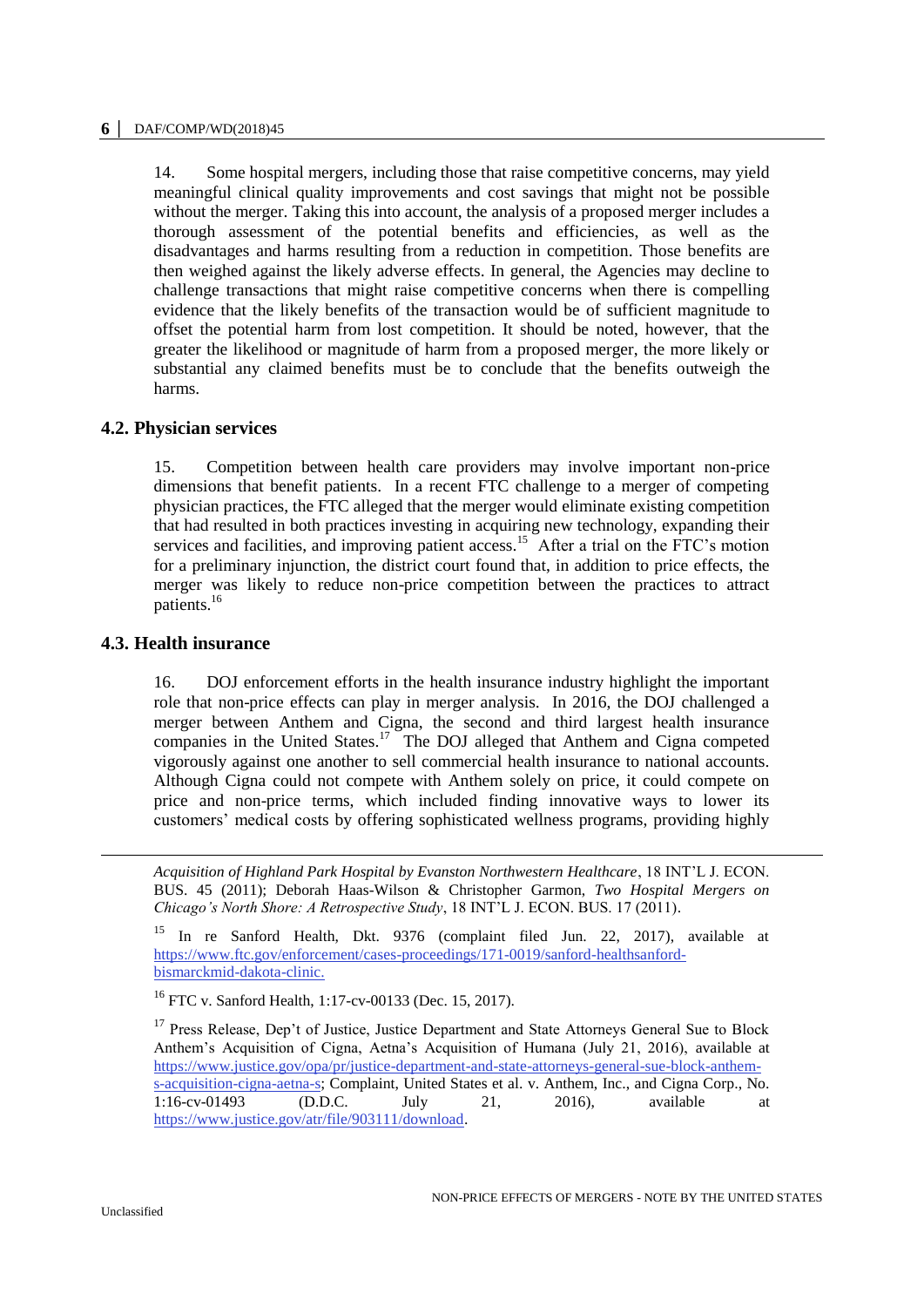regarded customer service, and working closely with doctors and hospitals to improve the quality and lower the cost of care. The DOJ alleged that because the merger would eliminate Cigna as a competitor against Anthem, it would reduce the incentive to continue innovating with respect to—and competing on—these non-price elements of its product offerings. The district court, blocked the merger, finding that it likely would slow such innovation; the district court's decision was upheld by the appellate court.<sup>18</sup>

# **4.4. Integrated software systems**

17. The FTC recently challenged a merger between two companies that sell dealer management systems to new car dealerships. CDK, the leading DMS software provider, proposed to buy Auto/Mate, a competitor with a small but growing share of the market.<sup>19</sup> According to the FTC's complaint, Auto/Mate had been winning business by offering dealers not only lower prices, but also flexible contract terms, free software upgrades and training, high quality customer service, and modest fees to integrate third-party applications. Dealerships benefitted from Auto/Mate's innovative and disruptive offerings. The complaint alleged that after the acquisition, in addition to potential price effects, DMS providers would have less incentive to offer non-price benefits, such as shorter contracts or faster software enhancements, to retain or gain customers. After the Commission voted to block the deal, the parties abandoned their merger plans.

# **4.5. Free software products**

18. The value associated with non-price product attributes can be more readily observed when the product is offered for free, with opportunities to generate revenue through the sale of complementary products. In United States v. H&R Block, Inc.,<sup>20</sup> the Department successfully blocked the merger of two digital tax software firms even though the target firm, TaxACT, offered many of its do-it-yourself tax preparation products for free. The court found that the proposed merger would eliminate TaxAct's role in constraining prices: "Not only did TaxACT buck prevailing price norms by introducing the free-for-all offer, which others later matched, it has remained the only competitor with significant market share to embrace a business strategy that relies primarily on offering high-quality, full-featured products for free with associated products at low prices."<sup>21</sup> The court also cited evidence that TaxACT's growth strategy relied on providing great customer service, a great product, and a great customer experience for a much lower price, including offering products and services for free. "This type of healthy competition benefits taxpaying consumers."<sup>22</sup>

<sup>&</sup>lt;sup>18</sup> United States, et al., v. Anthem Inc. et al., 236 F.Supp.3d 171, 231 (D.D.C. 2017); United States, et al., v. Anthem Inc., et al., 855 F.3d 345, 362 (D.C. Cir. 2017) ("The threat to innovation is anticompetitive in its own right.").

<sup>19</sup> In re CDK Global, Inc., Dkt. 9382 (complaint filed Mar. 20, 2018), available at [https://www.ftc.gov/enforcement/cases-proceedings/171-0156/cdk-global-automate-matter.](https://www.ftc.gov/enforcement/cases-proceedings/171-0156/cdk-global-automate-matter)

 $^{20}$  United States v. H&R Block, Inc., 833 F.Supp. 2d 36 (D.C. Cir. 2011).

 $21$  833 F.Supp. 2d at xx.

 $22$  Id. at 83.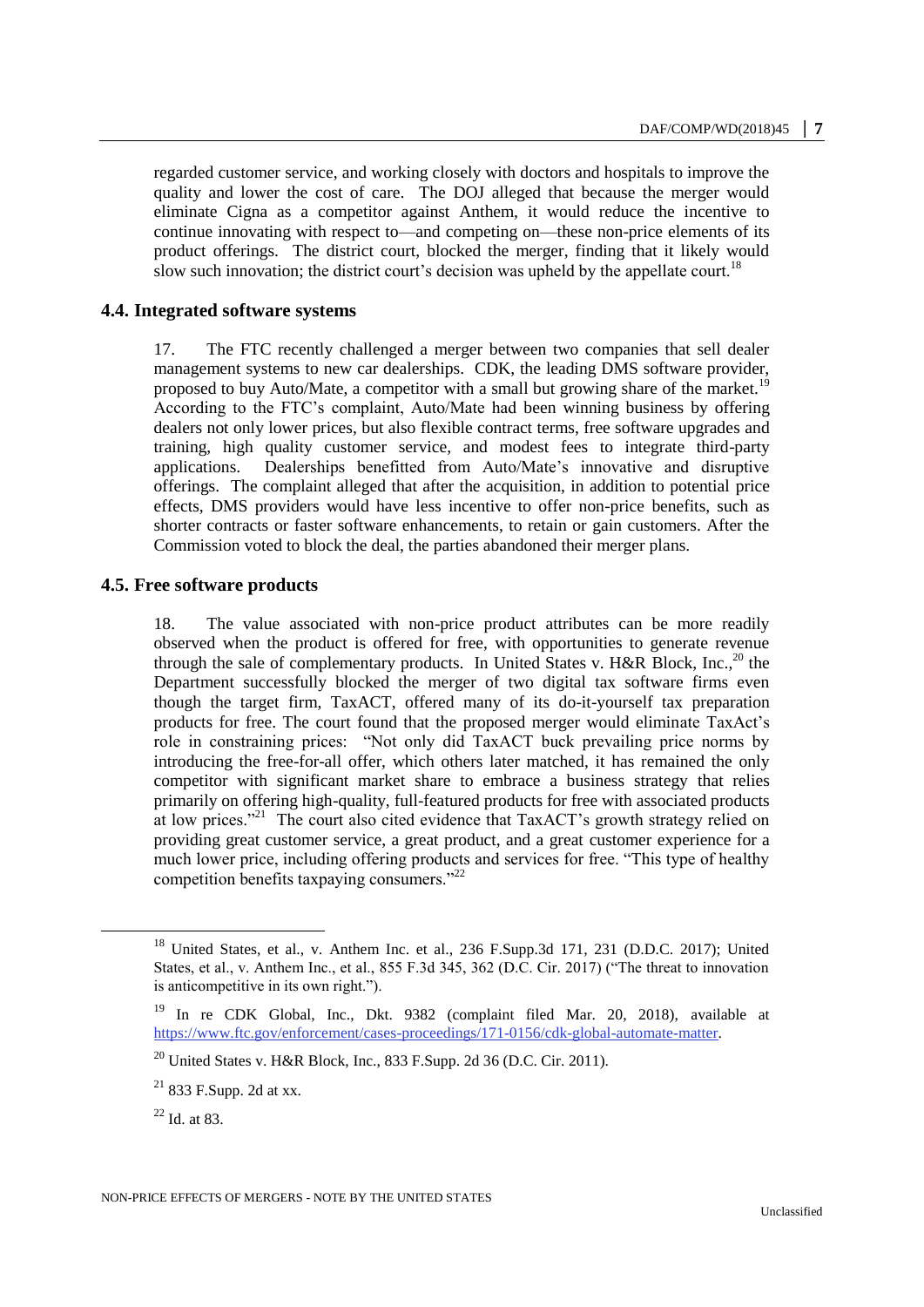#### **5. Innovation as a non-price consideration in merger review**

19. Competition drives firms to innovate, and a merger may substantially lessen competition in violation of U.S. law by reducing or eliminating innovative activity that would result in higher quality products or greater product variety. The Agencies may consider whether a merger is likely to diminish innovation competition by encouraging the merged firm to curtail its innovative efforts below the level that would prevail but for the merger<sup>23</sup>; the Agencies will also consider whether a merger will increase the incentive or ability of a firm to engage in innovation competition. Innovation in the form of new products or new competitors can also alleviate any short-run competitive concerns.<sup>24</sup> A fact-based analysis of likely competitive effects takes into account changing market conditions and likely future competition to determine whether a proposed transaction is likely to slow, enhance, or have a neutral effect on the pace of innovation.

20. Competition-driven innovation may produce superior products, and a merger that eliminates that competitive dynamic may deny customers the benefits of that rivalry in the future.<sup>25</sup> The Agencies may consider whether a merger is likely to diminish innovation competition by reducing the incentive for the merged firm to (1) continue with an existing product development effort or (2) initiate development of new products.

### **6. Reduced incentive to continue with existing product development**

21. The Agencies analyze acquisitions involving products in development to determine whether the firm's development efforts have, or are likely to have in the near future, a beneficial effect on competition. This effect is most likely to occur if at least one of the merging firms is engaging in efforts to introduce a new product that would capture substantial revenues from the other merging firm. These cases, sometimes styled as "potential competition" cases, focus on the merger's effect on likely entry by one (or both) firms.

22. The FTC has challenged many mergers between pharmaceutical manufacturers where the merger would eliminate likely entry of a new product in development by one manufacturer that, once launched, would take sales from a product sold by the other merging party. The FTC has taken action to prevent a reduction in emerging competition in mergers that would combine (1) a brand manufacturer and the likely first generic supplier;<sup>26</sup> (2) an existing generic supplier and a company developing a competing

<sup>&</sup>lt;sup>23</sup> US Horizontal Merger Guidelines  $\S$  6.4.

 $24$  US Horizontal Merger Guidelines § 10.

<sup>&</sup>lt;sup>25</sup> See, e.g., In the Matter of Otto Bock HealthCare NA, Inc., Dkt. 9378 (Dec. 20, 2017)("Under common ownership and without the incentive to introduce innovations to take and defend sales from each other, Respondent Otto Bock does not have the same incentive to launch these products on the same timeline or in the same form as Otto Bock and Freedom had independently pre-Merger.").

<sup>26</sup> *See, e.g.,* Analysis to Aid Public Comment, In the Matter of Actavis and Warner Chilcott, Dkt.  $C-4414$  (Sept. 27, 2013), [http://www.ftc.gov/sites/default/files/documents/federal\\_register\\_notices/2013/10/131031activisfr](http://www.ftc.gov/sites/default/files/documents/federal_register_notices/2013/10/131031activisfrn.pdf) [n.pdf.](http://www.ftc.gov/sites/default/files/documents/federal_register_notices/2013/10/131031activisfrn.pdf) ("Evidence, including information regarding the status of the FDA approval process for potential suppliers of generic Loestrin 24 FE, suggests that Actavis will be the first generic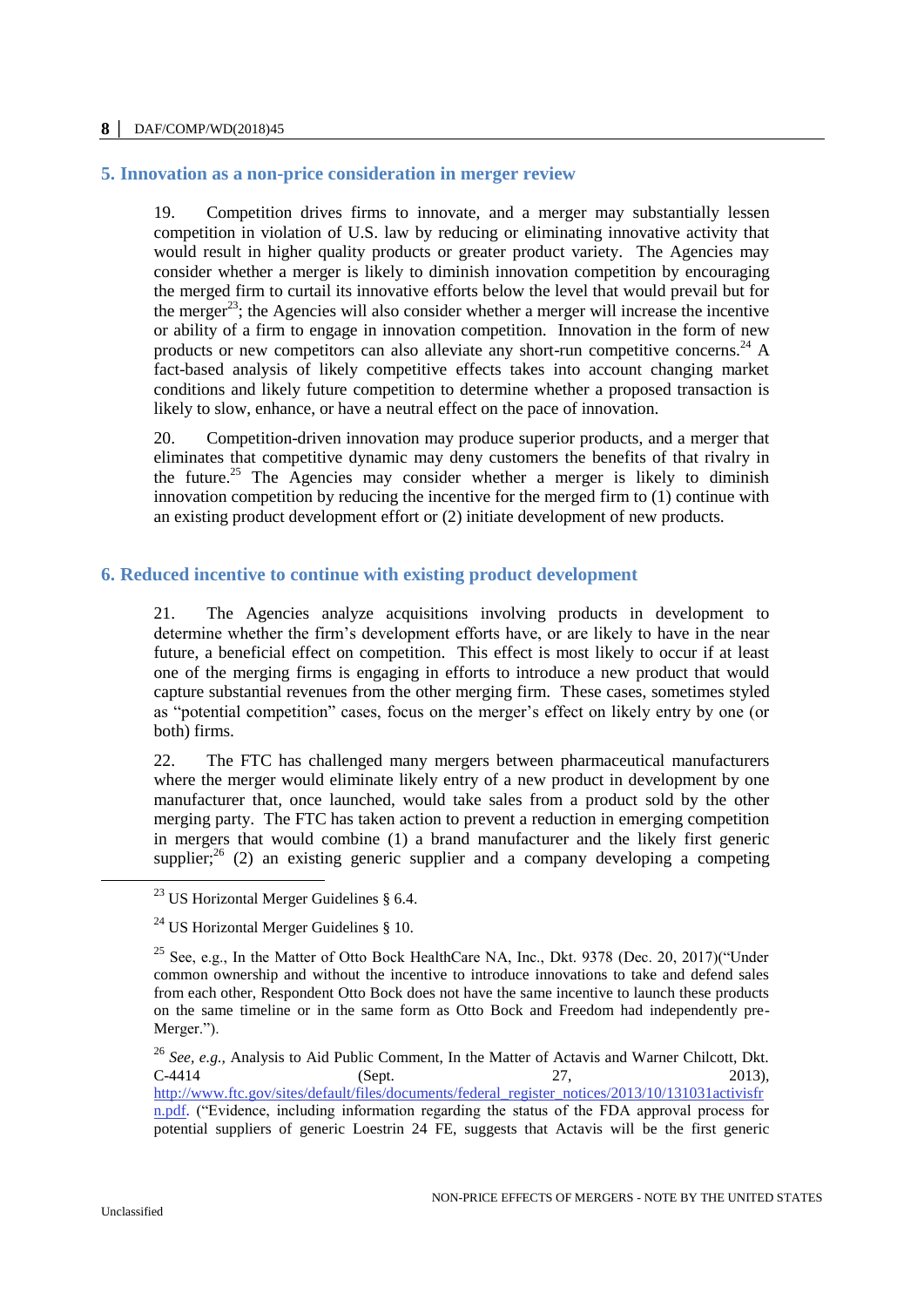generic product;<sup>27</sup> (3) two companies both developing generic products in an existing market;<sup>28</sup> and (4) two companies both developing generic products in a market where there is no generic currently available.<sup>29</sup> These pharmaceutical cases typically involved the introduction of a generic product that offers significant price savings, but does not result in marketplace innovation in the classic sense of developing something beyond what exists today.

23. In other markets, a proposed transaction between an existing competitor and a future entrant working on a product that customers would likely view as superior to existing products have raised significant competitive concerns. In 2009, the FTC challenged Thoratec Corporation's proposed \$282 million acquisition of rival medical device maker HeartWare International, Inc., charging that the transaction would substantially reduce competition in the U.S. market for left ventricular assist devices (LVADs). LVADs are a life-sustaining treatment for patients with advanced heart failure.<sup>30</sup> Thoratec's HeartMart II product was the only commercial LVAD available in the United States. Its competitor, HeartWare, was engaged in clinical trials for what many considered to be a superior device, the HVAD. FDA approval was expected by 2012. Although the path to regulatory approval of these devices was not assured, the Commission relied on evidence that HeartWare's device was the most likely future competitor to Thoratec's HeartMate II, and other companies developing LVADs were significantly behind in developing competitive products. The parties abandoned their merger plans.

24. In markets with significant lead times for effective entry, an incumbent's acquisition of an emerging competitor may delay beneficial entry indefinitely. The Department recently challenged Westinghouse Air Brake Technology Corporation's ("Wabtec") acquisition of Faiveley. The Department alleged the transaction, as originally structured, would have substantially lessened competition for the development, manufacture, and sale of various freight railcar brake components. Prior to the acquisition, acquisition-target Faiveley had formed a joint venture with another rail equipment supplier that allowed it to bundle brake components and compete more

supplier to compete against Warner Chilcott's branded product. Moreover, no other generic supplier is likely to enter the market for a significant period of time. Thus, the combined firm would likely delay the entry of Actavis's generic version of Loestrin 24 FE or, at a minimum, cause Actavis's generic drug to compete less vigorously against Warner Chilcott's branded product, resulting in higher prices for consumers. Similarly, in the markets for Lo Loestrin FE and Atelvia, Actavis may be the first and only generic competitor to Warner Chilcott's branded products for a significant period absent the Proposed Acquisition. By eliminating this potential competition between Warner Chilcott and Actavis in each of these markets, the Proposed Acquisition would harm U.S. consumers by substantially increasing the likelihood of higher postacquisition prices for Lo Loestrin FE and Atelvia.").

<sup>27</sup> See, e.g., In the Matter of Mylan, N.V., Dkt. C-4590 (July 27, 2016).

<sup>28</sup> See, e.g., In the Matter of Impax Laboratories, Inc., Dkt. C-4511 (Mar. 6, 2015).

<sup>29</sup> See, e.g., In the Matter of Watson Pharmaceuticals Inc. and Actavis Inc., Dkt. C-4373 (Oct. 15, 2012); In the Matter of Endo Health Solutions, Inc. and Boca Life Sciences Holdings, LLC, Dkt. C-4430 (Jan. 30, 2014); In the Matter of Mylan Inc. and Agila Specialties Global Pte. Ltd., Dkt. C-4413 (Sept. 26, 2013).

<sup>30</sup> In the Matter of Thoratec Corp., Dkt. 9339 (July 30, 2009).

-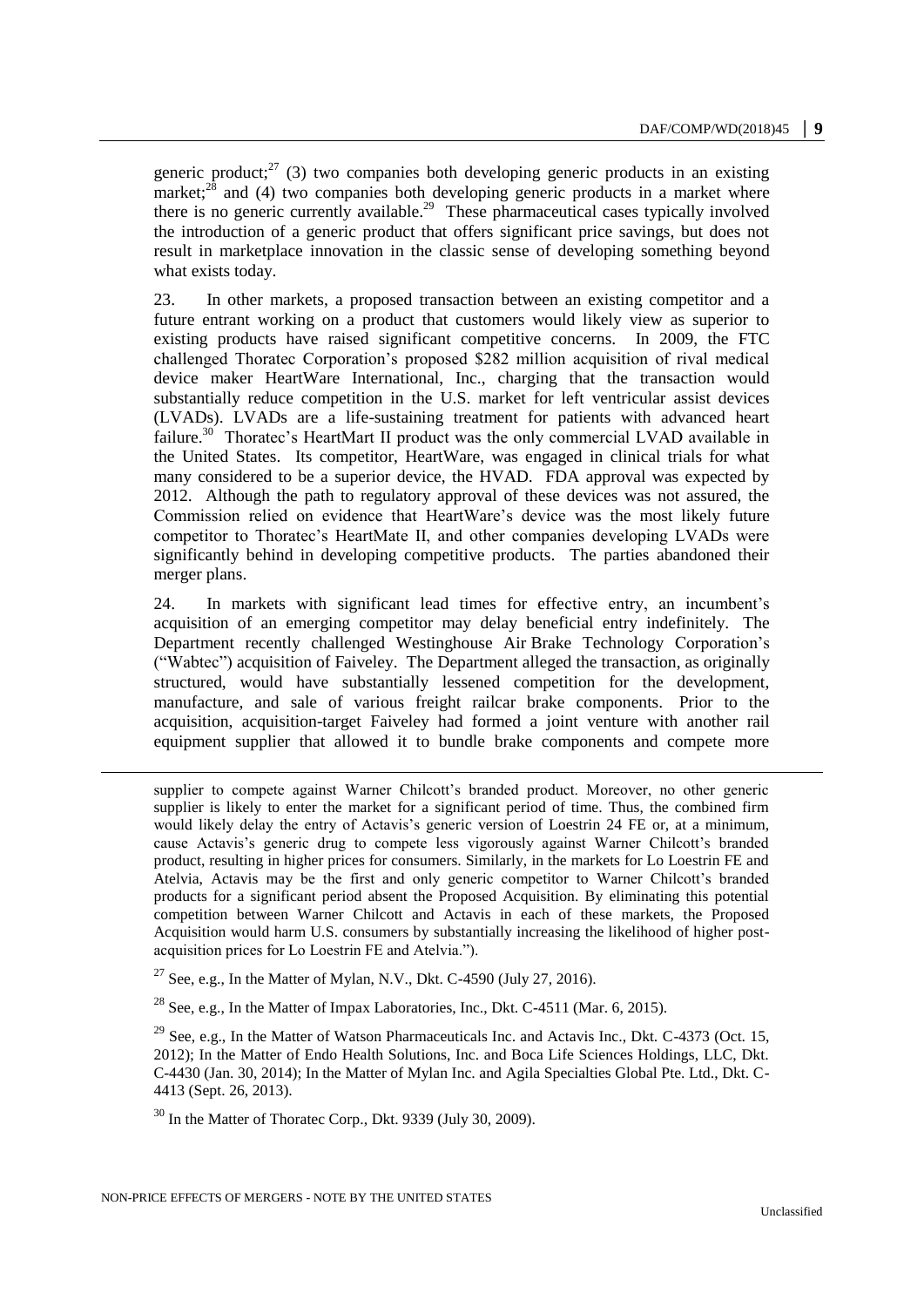effectively with the two large incumbents, one of which is Wabtec. In addition, Faiveley had developed its own control valve, which is the most highly-engineered, technologically-sophisticated component in a freight car brake system. With that capability, Faiveley could more directly compete with the incumbents—even though full commercialization and approval was likely seven years off. The transaction would have also eliminated future competition for control valves by preventing Faiveley's entry into this market, and would have thus maintained a century-old duopoly between Wabtec and its only other control valve rival. To remedy these concerns, the companies agreed to divest Faiveley's entire U.S. freight car brakes business to a court-approved buyer.<sup>31</sup>

25. The outcome of this analysis will very much depend on how certain and timely entry would be without the merger, and the evidence may not be clear-cut. In 2015, the Commission challenged the merger of Steris Corporation and Synergy Health, alleging that the merger would significantly reduce future competition in regional markets for sterilization of products using radiation, particularly gamma or x-ray radiation. At the time of the merger, only Steris and one other company provided contract gamma sterilization services in the U.S., while Synergy had a plan to open new plants to provide x-ray sterilization services, an alternative to gamma radiation. The FTC alleged that the merger would eliminate likely future competition between Steris's gamma sterilization facilities and Synergy's planned x-ray sterilization facilities, thus depriving customers of an alternative sterilization service and additional competition. The district court denied the FTC's motion for a preliminary injunction based on a different view of what the evidence showed about the likelihood that Synergy would open new U.S. facilities to provide contract x-ray sterilization services.<sup>32</sup>

# **7. Reduced incentive to initiate development of new products**

26. Where both firms are engaged in product development a merger may reduce competition even though neither party has a commercially available product, because both firms are among only a few likely entrants into a future market. In future markets the merging firms each have established research and development efforts, and have taken steps to develop a product, but commercial entry is still some time off. A merger that eliminates existing incentives to continue innovation efforts could lead to fewer products or innovative features being introduced, reducing future price and non-price competition in a future market.

27. Current competition between firms in product markets characterized by a high degree of innovation may be indicative of future competition between the firms. In 2013, two of the world's largest semiconductor manufacturing equipment makers, Applied Materials and Tokyo Electron, announced a merger that would combine the two leading firms that possessed the necessary knowhow, resources, and ability to develop and supply

<sup>&</sup>lt;sup>31</sup> United States v. Westinghouse Air Brake Technologies Corp., No.1:16-cv-02147 (D.D. C. 2017 filed Oct. 26, 2016), available at [https://www.justice.gov/atr/case/us-v-westinghouse-air-brake](https://www.justice.gov/atr/case/us-v-westinghouse-air-brake-technologies-corp-et-al)[technologies-corp-et-al.](https://www.justice.gov/atr/case/us-v-westinghouse-air-brake-technologies-corp-et-al)

 $32$  FTC v. Steris Corp., 133 F. Supp. 3d 962, 966 (N.D. Ohio 2015) (FTC failed to show that Synergy probably would have entered the U.S. contract sterilization market by building one or more x-ray facilities within a reasonable period of time).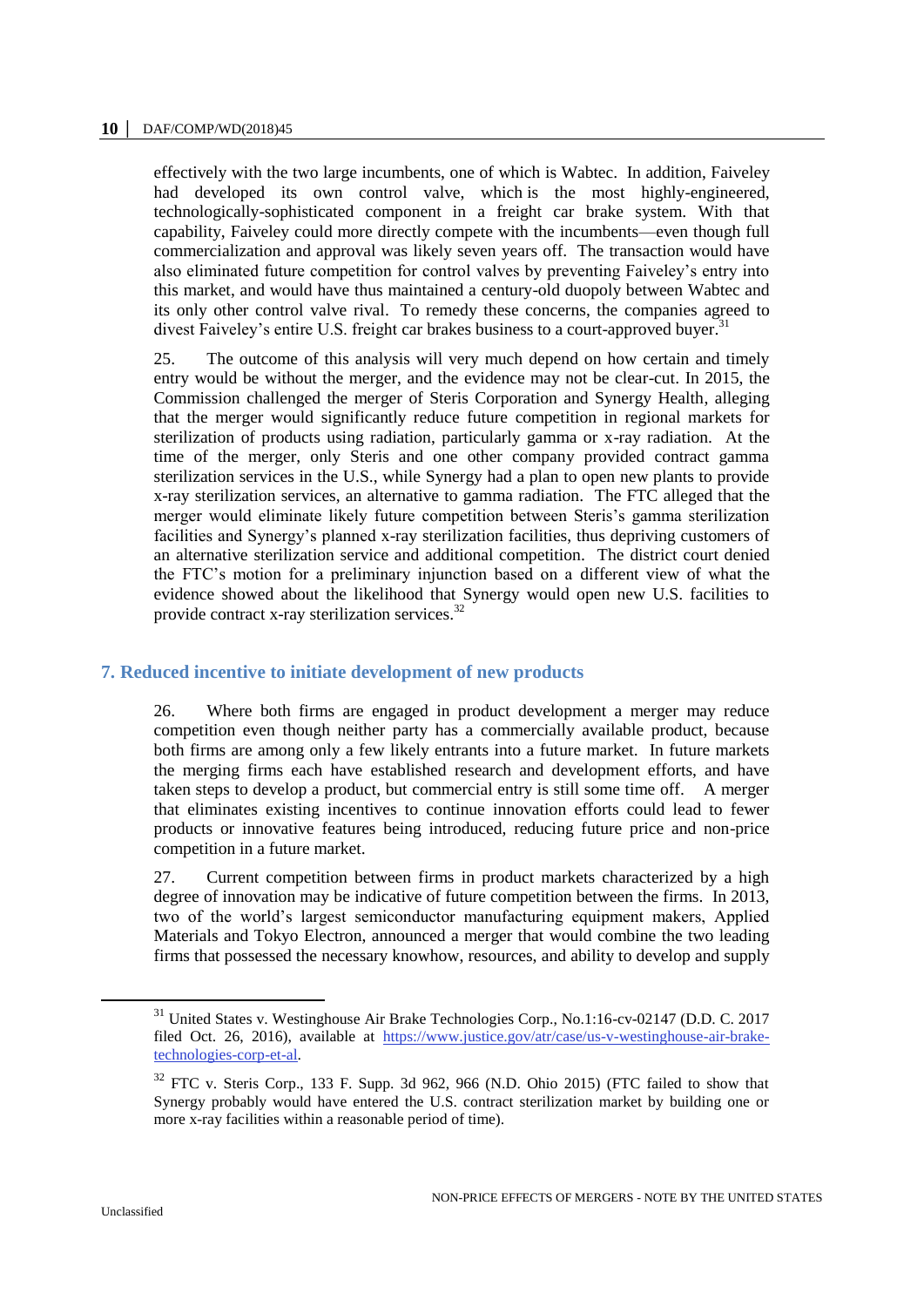high-volume non-lithography semiconductor equipment.<sup>33</sup> The DOJ conducted an extensive investigation that found that the existing competitive overlap between specific equipment offered by the two firms was emblematic of a broader competition to develop new equipment. Existing competition indicated that each firm had the "building blocks," the appropriate collection of assets and capabilities, necessary to be successful developers of new equipment. $34$  As a result, the DOJ had substantial concerns that the merger would diminish competition to develop equipment for the manufacture of next-generation semiconductors. In 2015, Applied Materials and Tokyo Electron announced they were abandoning the merger after the DOJ informed them that their proposed remedy was inadequate.<sup>35</sup>

28. In certain industries, a small number of large integrated global firms engage in research and development across a broad range of products, and compete in specific product lines based on those innovative efforts. A merger between two of these competitors may slow the rate of innovation by reducing spending on overlapping research projects that would support innovation competition in existing and emerging markets. In 2016, the DOJ challenged a merger between Halliburton and Baker Hughes that would have combined two of the three largest oilfield services companies in the United States and the world, eliminating important head-to-head competition in markets for more than twenty products or services used for on- and offshore oil exploration and production in the United States.<sup>36</sup> Halliburton, Baker Hughes, and Schlumberger comprised the "Big Three" in the industry, and they possessed unrivaled research and innovation capabilities. The DOJ alleged that because of plans to eliminate expenditures on overlapping research projects, the merger would end competition between Halliburton and Baker Hughes to develop and bring to market "game changing" or "disruptive" new technologies. The firms abandoned their merger soon after the DOJ filed suit.<sup>3</sup>

<sup>&</sup>lt;sup>33</sup> Antitrust Div., Congressional Submission: FY 2017 Performance Budget 44 (2016), available at <https://www.justice.gov/jmd/file/821001/download>*.* 

<sup>&</sup>lt;sup>34</sup> Nicholas Hill, et al., Economics at the Antitrust Division 2014-2015: Comcast/Time Warner Cable and Applied Materials/Tokyo Electron, 47 Rev. Ind. Or. 425, 433 (2015).

<sup>&</sup>lt;sup>35</sup> Press Release, Dep't of Justice, Applied Materials Inc. and Tokyo Electron Ltd. Abandon Merger Plans After Justice Department Rejected Their Proposed Remedy (April 27, 2015), available at [https://www.justice.gov/opa/pr/applied-materials-inc-and-tokyo-electron-ltd-abandon](https://www.justice.gov/opa/pr/applied-materials-inc-and-tokyo-electron-ltd-abandon-merger-plans-after-justice-department)[merger-plans-after-justice-department.](https://www.justice.gov/opa/pr/applied-materials-inc-and-tokyo-electron-ltd-abandon-merger-plans-after-justice-department) 

<sup>&</sup>lt;sup>36</sup> Press Release, Dep't of Justice, Justice Department Sues to Block Halliburton's Acquisition of Baker Hughes (April 6, 2016), available at [https://www.justice.gov/opa/pr/justice-department](https://www.justice.gov/opa/pr/justice-department-sues-block-halliburton-s-acquisition-baker-hughes)[sues-block-halliburton-s-acquisition-baker-hughes;](https://www.justice.gov/opa/pr/justice-department-sues-block-halliburton-s-acquisition-baker-hughes) Complaint, United States v. Halliburton Co. and Baker Hughes, Inc., No. 1:16-cv-00233-UNA (D. Del. April 6, 2016), available at [https://www.justice.gov/opa/file/838651/download.](https://www.justice.gov/opa/file/838651/download)

<sup>37</sup> Press Release, Dep't of Justice, Halliburton and Baker Hughes Abandon Merger After Department of Justice Sued to Block Deal (May 1, 2016), available at [https://www.justice.gov/opa/pr/halliburton-and-baker-hughes-abandon-merger-after-department](https://www.justice.gov/opa/pr/halliburton-and-baker-hughes-abandon-merger-after-department-justice-sued-block-deal)[justice-sued-block-deal](https://www.justice.gov/opa/pr/halliburton-and-baker-hughes-abandon-merger-after-department-justice-sued-block-deal)*.*